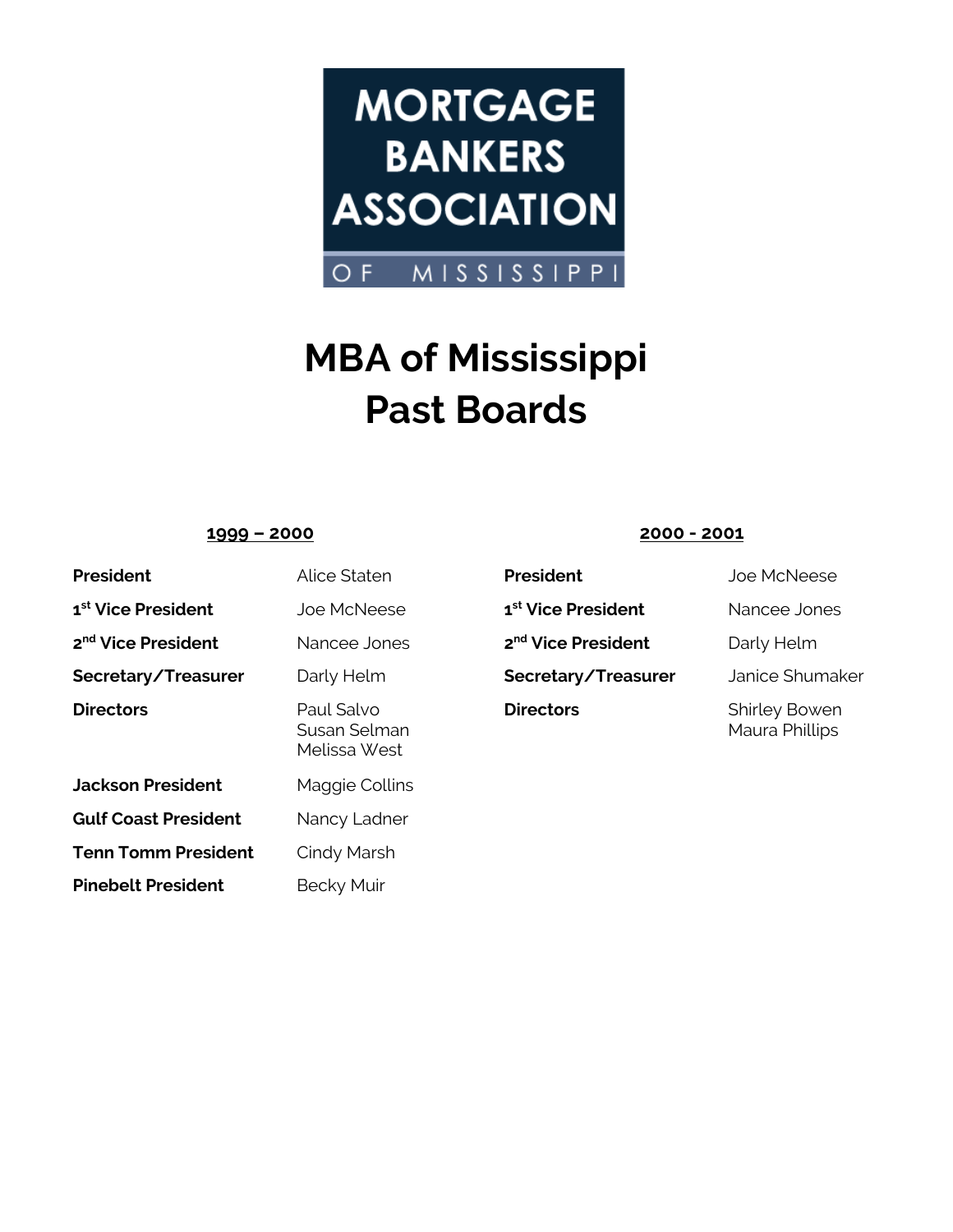## **2001 – 2002 2002 - 2003**

| <b>President</b>               | Janice Shumaker                                                            | <b>President</b>               | Darly Helm                                                     |
|--------------------------------|----------------------------------------------------------------------------|--------------------------------|----------------------------------------------------------------|
| 1 <sup>st</sup> Vice President | Darly Helm                                                                 | 1 <sup>st</sup> Vice President | Dan Derrington                                                 |
| 2 <sup>nd</sup> Vice President | Dan Derrington                                                             | 2 <sup>nd</sup> Vice President | Andy Wright                                                    |
| Secretary/Treasurer            | Andy Wright                                                                | Secretary/Treasurer            | <b>Ernestine Bilbrew</b>                                       |
| <b>Directors</b>               | Ralph Hays<br><b>Sherry Stuart</b><br>Dixie Sutterfield<br>Sally Whiteside | <b>Directors</b>               | Diane Miley<br>Ralph Hays<br>Johnnie Tolleson<br>Amy Robertson |
| <b>Jackson President</b>       | Ernestine Bilbrew                                                          | <b>Jackson President</b>       | <b>Jonette Moss</b>                                            |
| <b>Gulf Coast President</b>    | Sandra Campbell                                                            | <b>Gulf Coast President</b>    | Teresa Skellie                                                 |
| <b>Tenn Tomm President</b>     | Robin Barnett                                                              | <b>Tenn Tomm President</b>     | Dawn Robbins                                                   |

## **2004 – <sup>2005</sup> 2006 - <sup>2007</sup>**

| <b>President</b>               | Amy Robertson                                                | <b>President</b>               | <b>Ward Toler</b>                                                |
|--------------------------------|--------------------------------------------------------------|--------------------------------|------------------------------------------------------------------|
| 1 <sup>st</sup> Vice President | Teresa Skellie                                               | 1 <sup>st</sup> Vice President | Jonnette Moss                                                    |
| 2 <sup>nd</sup> Vice President | Ward Toler                                                   | 2 <sup>nd</sup> Vice President | Angie Bradshaw                                                   |
| Secretary/Treasurer            | Joanie Dees                                                  | Secretary/Treasurer            | Felicia Ford                                                     |
| <b>Directors</b>               | Mark Cheatnam<br>Felicia Ford<br>Diane Miley<br>Linwood Nooe | <b>Directors</b>               | Jim Courson<br>Linwood Nooe<br>Maura Phillips<br>Janice Shumaker |
| <b>Jackson President</b>       | Janet Williamson                                             | <b>Jackson President</b>       | <b>BJ Doty</b>                                                   |
| <b>Gulf Coast President</b>    | <b>Valerie Galle</b>                                         |                                |                                                                  |
| <b>Tenn Tomm President</b>     | Jimmy Ward                                                   |                                |                                                                  |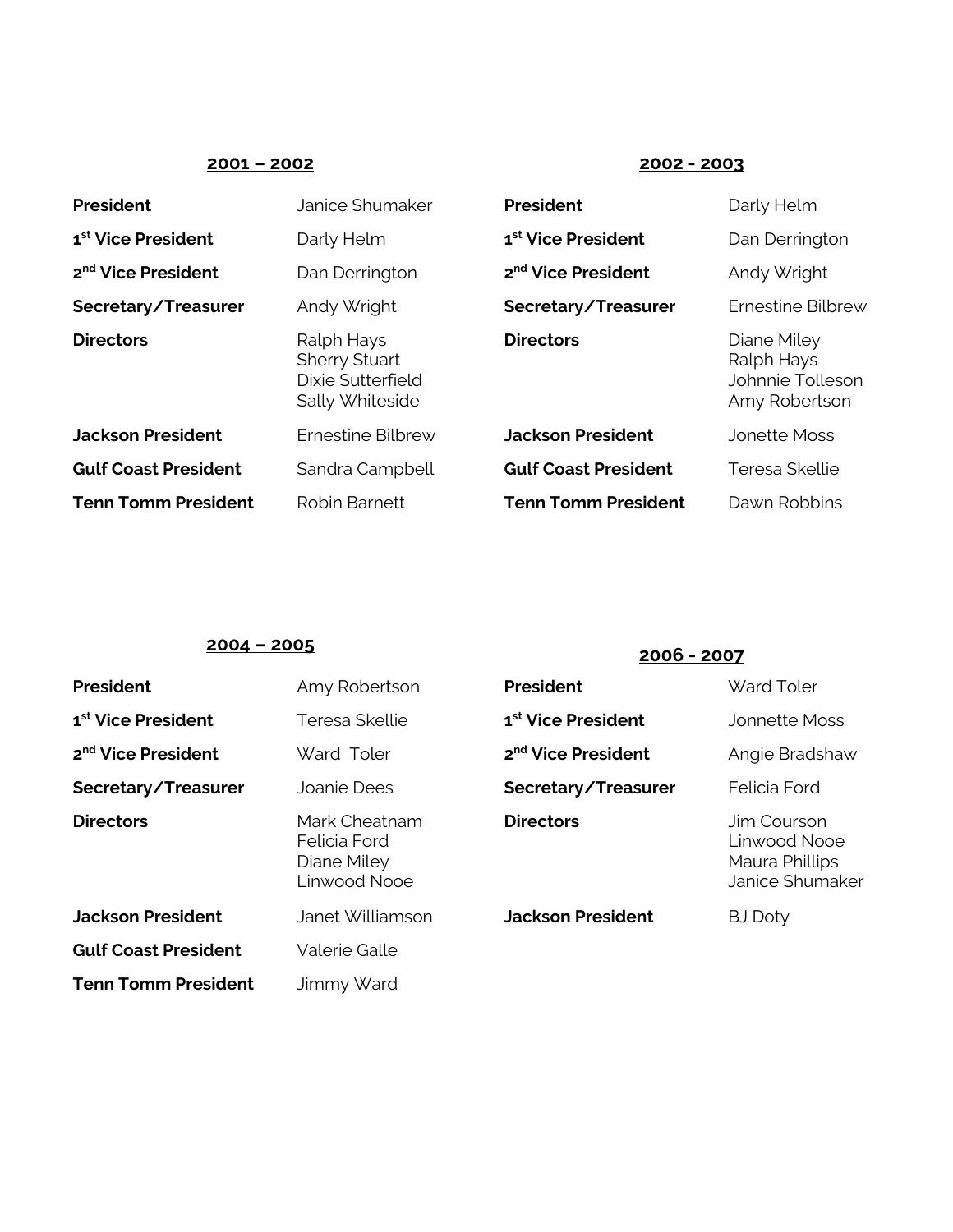## **2007 – 2008 2008 - 2010**

| <b>President</b>               | <b>Jonnette Moss</b>                                                     | <b>President</b>      | Jim Courson                                                                     |
|--------------------------------|--------------------------------------------------------------------------|-----------------------|---------------------------------------------------------------------------------|
| 1 <sup>st</sup> Vice President | Angie Bradshaw                                                           | <b>Vice President</b> | <b>BJ Doty</b>                                                                  |
| 2 <sup>nd</sup> Vice President | <b>Felicia Ford</b>                                                      | <b>Secretary</b>      | Maura Phillips                                                                  |
| Secretary/Treasurer            | Jim Courson                                                              | <b>Treasurer</b>      | Linda Halle                                                                     |
| <b>Directors</b>               | Al Ray<br>Ralph Hays<br>Maura Phillips<br>$D \perp D \rightarrow \cdots$ | <b>Directors</b>      | <b>Frances Cothe</b><br><b>Richard Martin</b><br>Cissy Scanlon<br>Ctophon Oalso |

**Frances Cothern** Richard Martin Cissy Scanlon Stephen Oakes Felicia Ford

### **2010 – 2012 2012 - 2014**

| President             | BJ Doty                                                                |
|-----------------------|------------------------------------------------------------------------|
| <b>Vice President</b> | Felicia Ford                                                           |
| Secretary             | <b>Richard Martin</b>                                                  |
| Treasurer             | Joe McNeese                                                            |
| <b>Directors</b>      | Patty McMullan<br>Linda Halle<br>Maura Phillips<br><b>Todd Chapman</b> |

## **President BJ President BJ President Vice President** Ralph Hays **Secretary** Maura Phillips **Treasurer** Jonnette Moss **Directors** Bettie Malone

Margaret Byrd David Stephenson Breck Tyler

### **2014 – 2016 2016 - 2018**

| <b>President</b>      | Joe McNeese                                                                                     | <b>President</b>      | Julie White                                                                                                                   |
|-----------------------|-------------------------------------------------------------------------------------------------|-----------------------|-------------------------------------------------------------------------------------------------------------------------------|
| <b>Vice President</b> | <b>Breck Tyler</b>                                                                              | <b>Vice President</b> | <b>Brad Benton</b>                                                                                                            |
| <b>Secretary</b>      | Margaret Byrd                                                                                   | <b>Secretary</b>      | Margaret Byrd                                                                                                                 |
| <b>Treasurer</b>      | Jonnette Moss                                                                                   | Treasurer             | Maura Phillips                                                                                                                |
| <b>Directors</b>      | <b>Freddie Rowell</b><br><b>Sharon Plunkett</b><br>Julie White<br>Maura Phillips<br>Mary Robins | <b>Directors</b>      | <b>Breck Tyler</b><br><b>Sharon Plunkett</b><br><b>Vickie Graves</b><br>Matt Wilson<br>Ernie Wade<br><b>Hunter Easterling</b> |